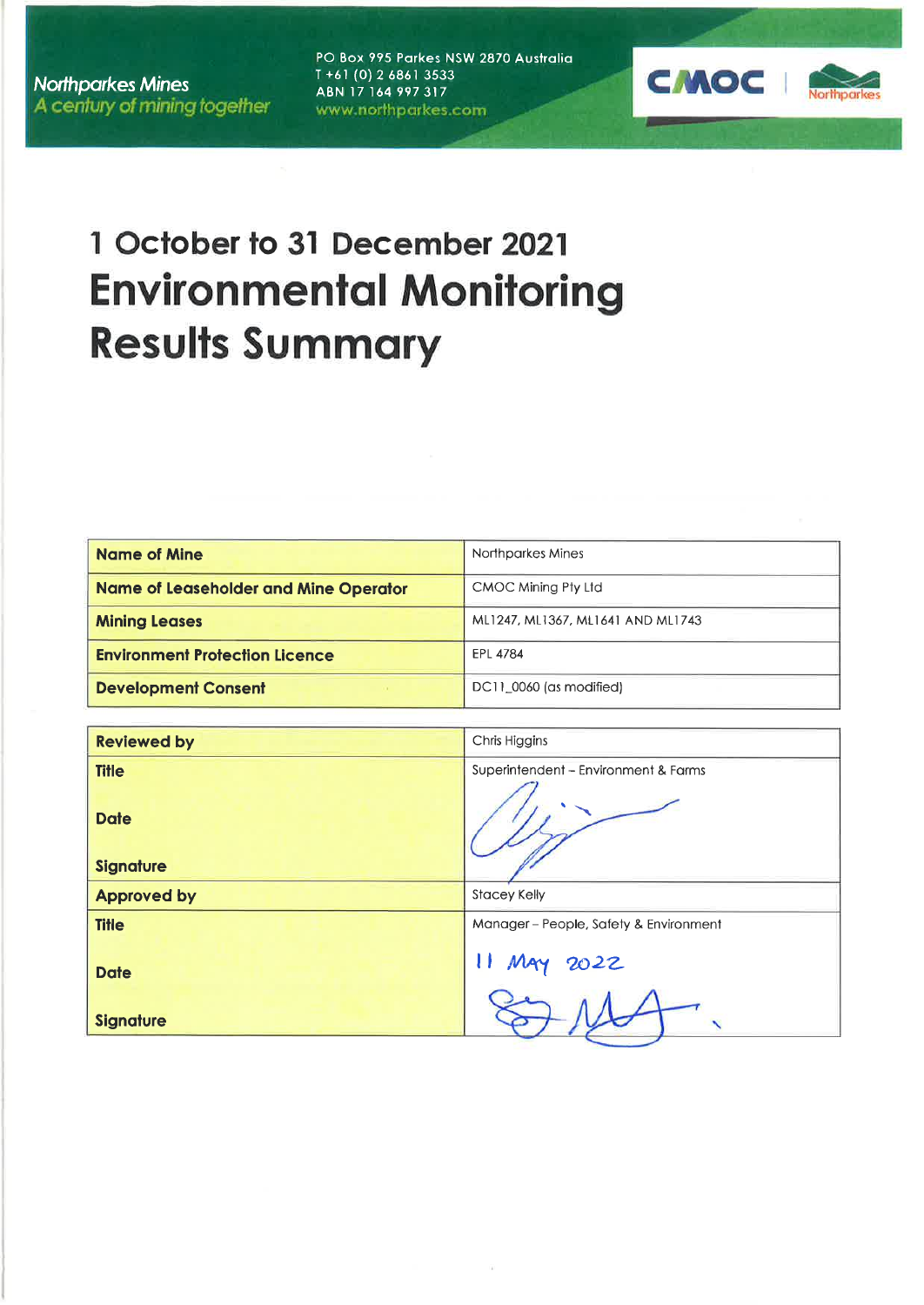

# **1. SCOPE OF REPORT**

This report provides a summary of monitoring results for the period from 1 October to 31 December 2021. This monitoring is undertaken in accordance with the Environmental Monitoring Program (available at [www.northparkes.com.au\)](http://www.northparkes.com.au/). Details of air quality, noise and water monitoring locations are available in the Environmental Monitoring Program. Refer to Appendix A for all monitoring location maps.

# **2. AIR QUALITY**

The air quality monitoring program utilises PM<sup>10</sup> (beta attenuated monitors), TSP's (high volume air samplers (HVAS)) and depositional dust gauges. Monitoring locations are strategically positioned around the mine lease and neighbouring properties. TSP and PM10 monitoring have been undertaken at three nearby farm residences Hubberstone, Milpose and Hillview. A summary of the monitoring results are provided below.

## **2.1 PM10**

PM<sup>10</sup> monitoring results for the 'Hubberstone', 'Milpose' and 'Hillview' monitoring locations, for the reporting period, are displayed in Figure 1, Figure 2 and Figure 3 respectively. The criteria for exceedances (as nominated in the Development Consent DC11\_0060, known as the Consent), are  $>$ 30 µg/m<sup>3</sup> for the annual average and  $>$ 50 µg/m<sup>3</sup> for a 24-hour monitoring period.

Missing data during the period at Hillview monitoring location was the result of power supply issues.

During the reporting period no exceedances of the Consent criteria were recorded.

#### **Annual Averages:**

Annual averages recorded at all monitoring locations are below the Consent criteria of 30 µg/m3, recording:

- 9.9 µg/m<sup>3</sup> at Hubberstone
- 10.0 µg/m<sup>3</sup> at Milpose, and
- 8.4 µg/m<sup>3</sup> at Hillview.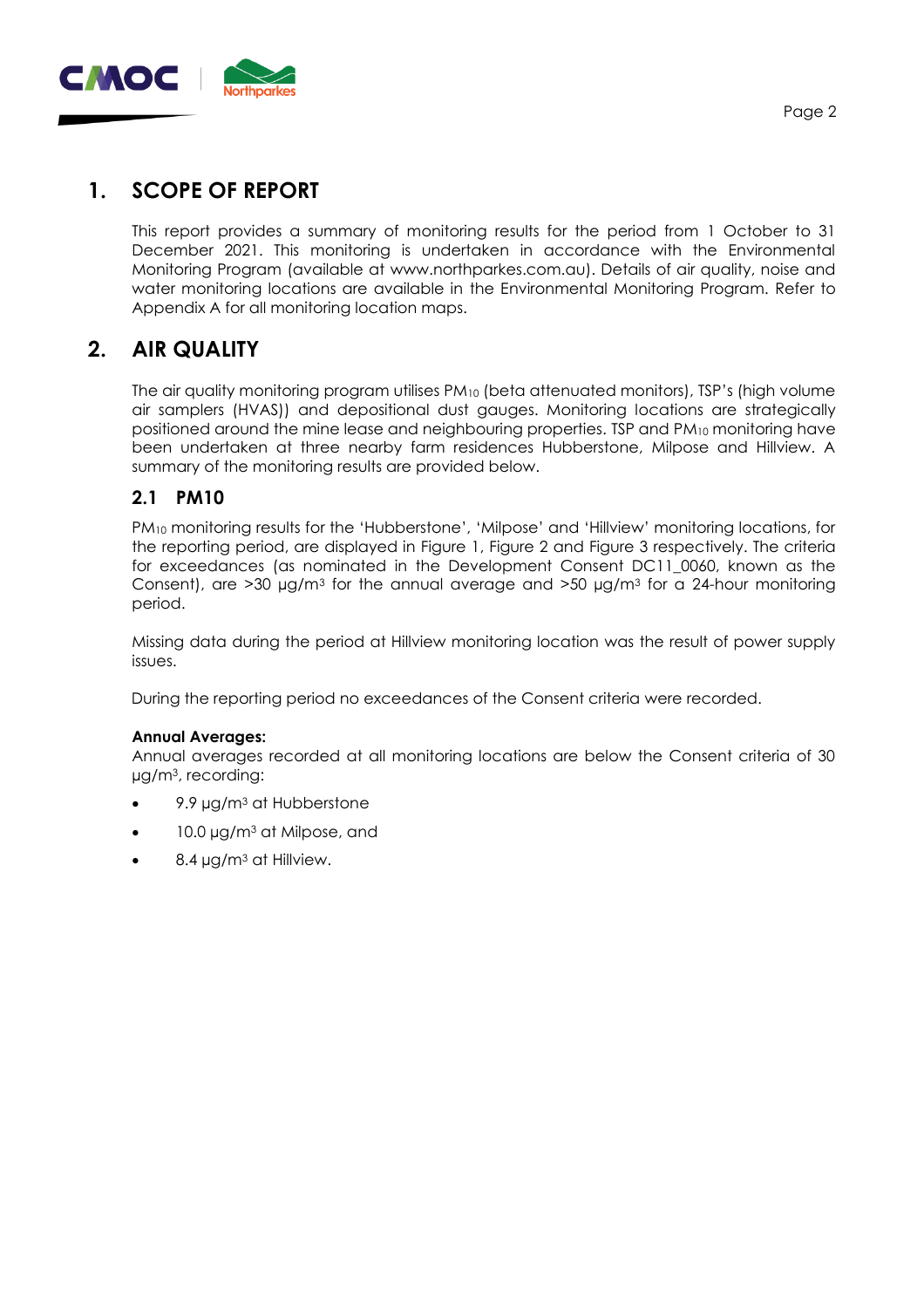



**Figure 1: Hubberstone** 



**Figure 2:** Milpose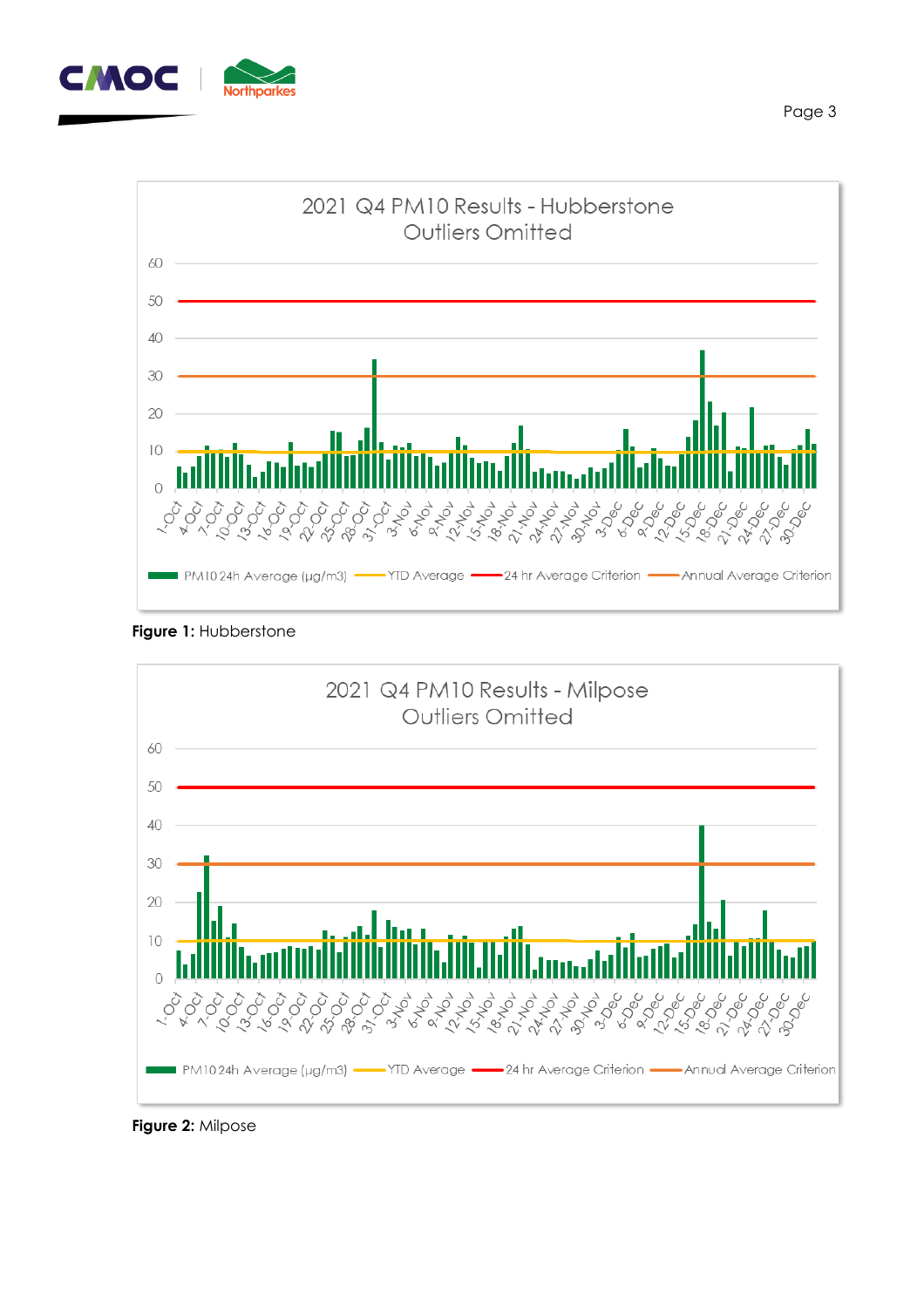



**Figure 3:** Hillview

#### **2.2 TSP**

Hubberstone, Milpose and Hillview all recorded dust levels at the TSP monitoring locations under the required average annual criteria set by the Consent (90 µg/m3) for the quarter for the reporting period.

Missing results at Hubberstone and Milpose during the months of November and December are a result of instrumentation malfunction. With ongoing pandemic concerns, a qualified person was unable to inspect and resolve the issues with the monitoring equipment until the following month. The issues are being progressively resolved. The missing result on 12 December at Hillview was due to a power surge at the property.

During the reporting period no exceedances of the Consent criteria were recorded.

#### **Annual Averages:**

Annual averages recorded at all monitoring locations are significantly below the Consent criteria of 90 µg/m3, recording:

- 18.6 µg/m<sup>3</sup> at Hubberstone
- $20.5 \mu g/m<sup>3</sup>$  at Milpose, and
- 19.1  $\mu$ g/m<sup>3</sup> at Hillview.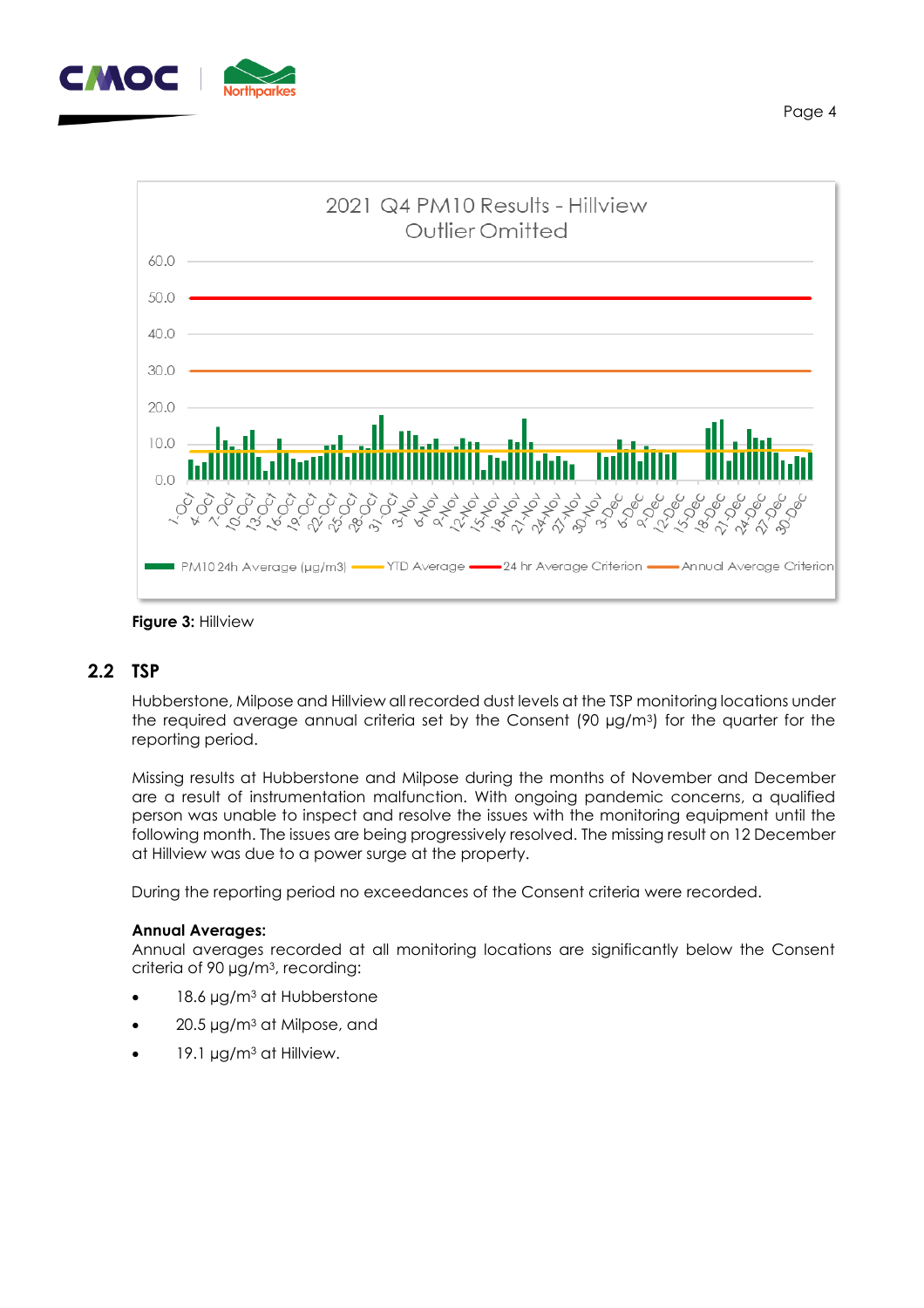



**Figure 4:** Hubberstone

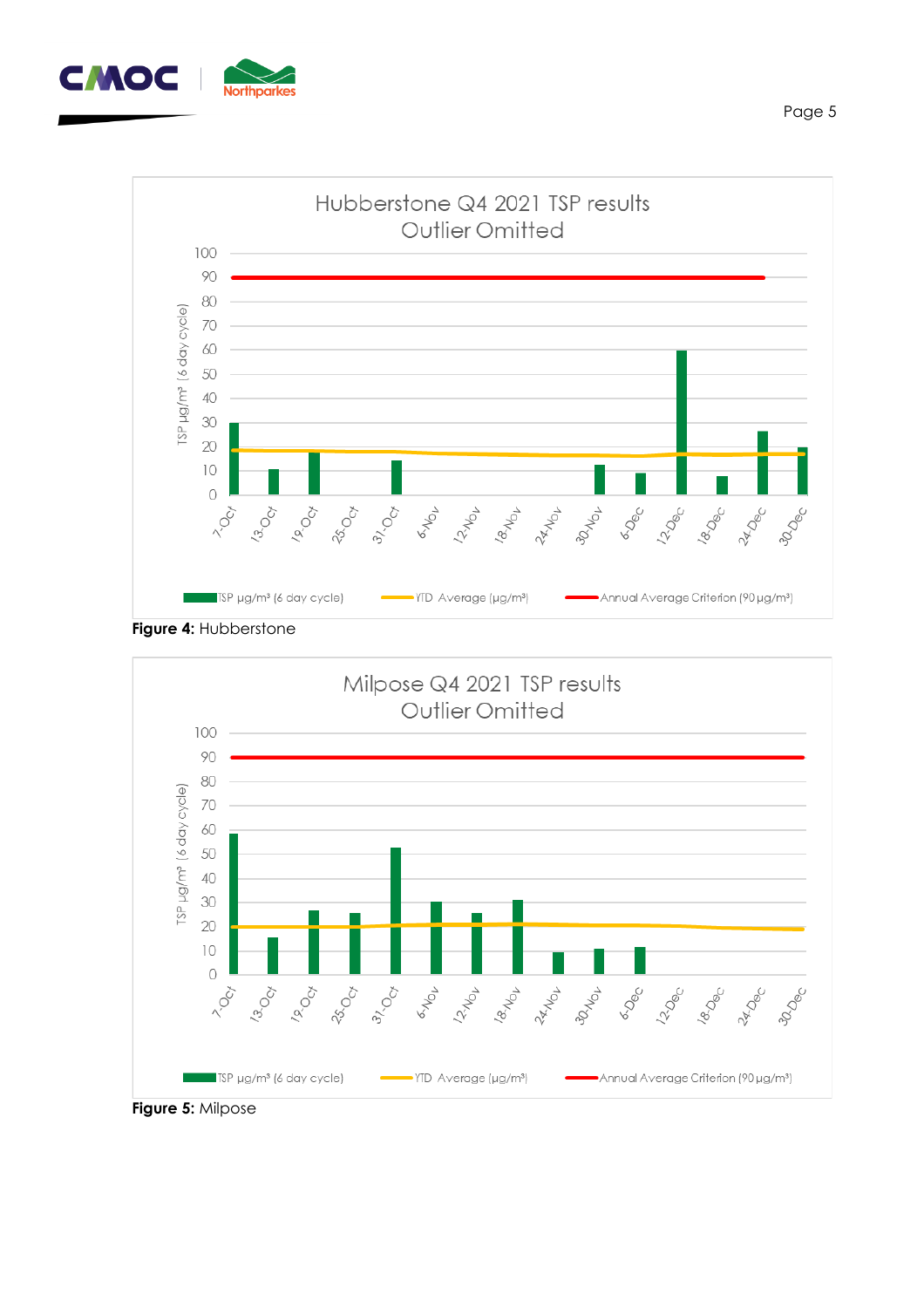



#### **2.3 Depositional Dust**

Depositional dust gauges record the total of deposited dust for a month-long period and are a measure of broad scale changes to the local air quality.

Eleven depositional dust gauges are located across the mining lease and neighbouring residential properties to monitor atmospheric dust. A summary of the monthly monitoring results at each monitoring location are presented the figures below. Please be advised that only monitoring locations ND19, ND20, ND21 & ND22 are regulated by the criteria stated in the Consent, as they are the only depositional dust gauges that are at a residence on privatelyowned land. All other depositional dust gauges are used to inform operational activities.

The indicative annual average for all locations are below the long-term impact assessment criteria (4 g/m2/month), complying with the conditions of the Consent.

During the quarter, ND21, TDE and TDN5 recorded results above the internal trigger level of 4.0 g/m2/month. An internal investigation was undertaken for each of these results and is detailed below.

#### **ND21 (Lone Pine):**

- November: 4.3 g/m2/month Wind direction was predominately from the ENE during the month. Airborne particulate generating wind speeds (considered greater than 7 m/s) contributed to only 5.3 percent of the months total, with 0% of that wind prevailing from the project area. It was determined that the elevated result was not due to the operations at Northparkes.
- December: 4.2 g/m2/month Wind direction was predominately from the ENE during the month. Airborne particulate generating wind speeds (considered greater than 7 m/s) contributed to only 4.1 percent of the months total, with only approximately 0.6% of that wind prevailing from the project area. It was determined that the elevated results was not due to the operations at Northparkes.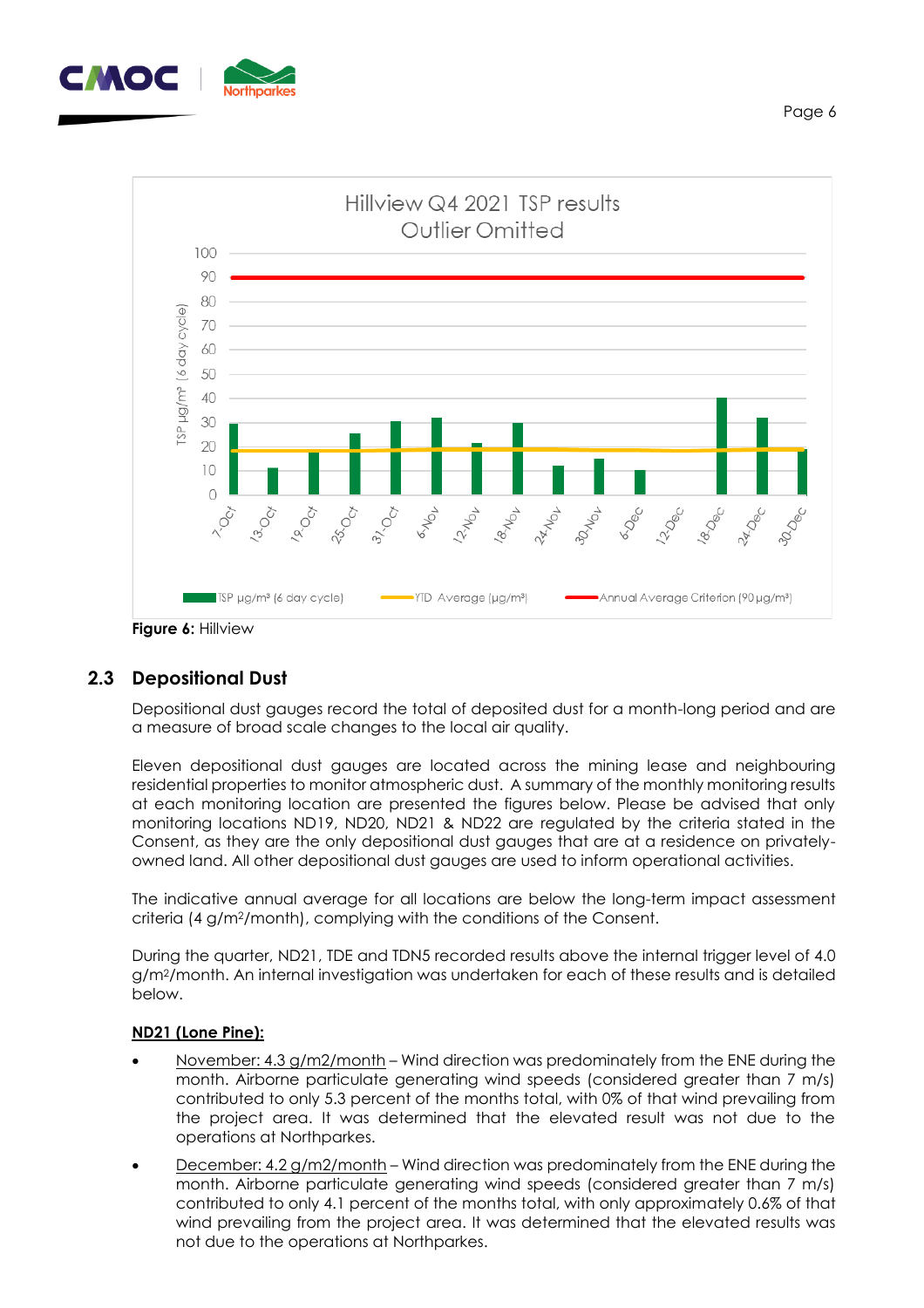

#### **TDE (Paddock oppposite Avondale)**

**December: 6.8 g/m2/month** – Wind direction was predominately from the ENE during the month. Harvest activities were observed to be occurring in the adjacent farming paddocks during the monitoring period and are the likely source of particulates that caused the elevated reading. It was determined that the elevated results were not due to the operations at Northparkes.

#### **TDN5 (Bogan Road (dirt road)**

December: 6.5 g/m2/month – Wind direction was predominately from the ENE during the month. With harvest activities occurring around the district, increased heavy vehicle movements were observed along the unsealed road next to the monitoring location, being the likely source of particulates that caused the elevated reading. It was therefore determined that the elevated results were not due to the operations at Northparkes.



**Figure 7:** October depositional dust results for all locations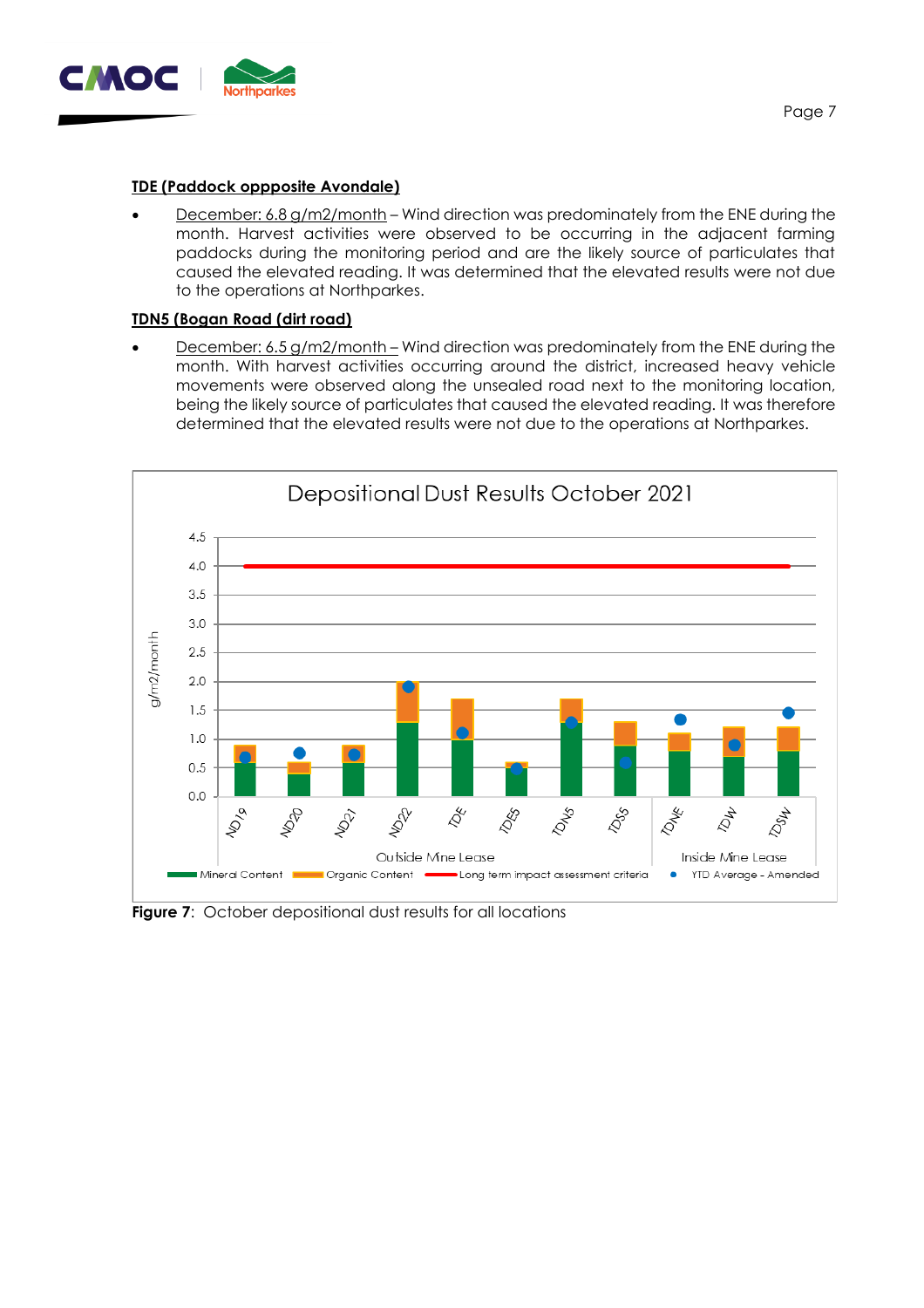



**Figure 8:** November depositional dust results for all locations



**Figure 9:** December depositional dust results for all locations

Page 8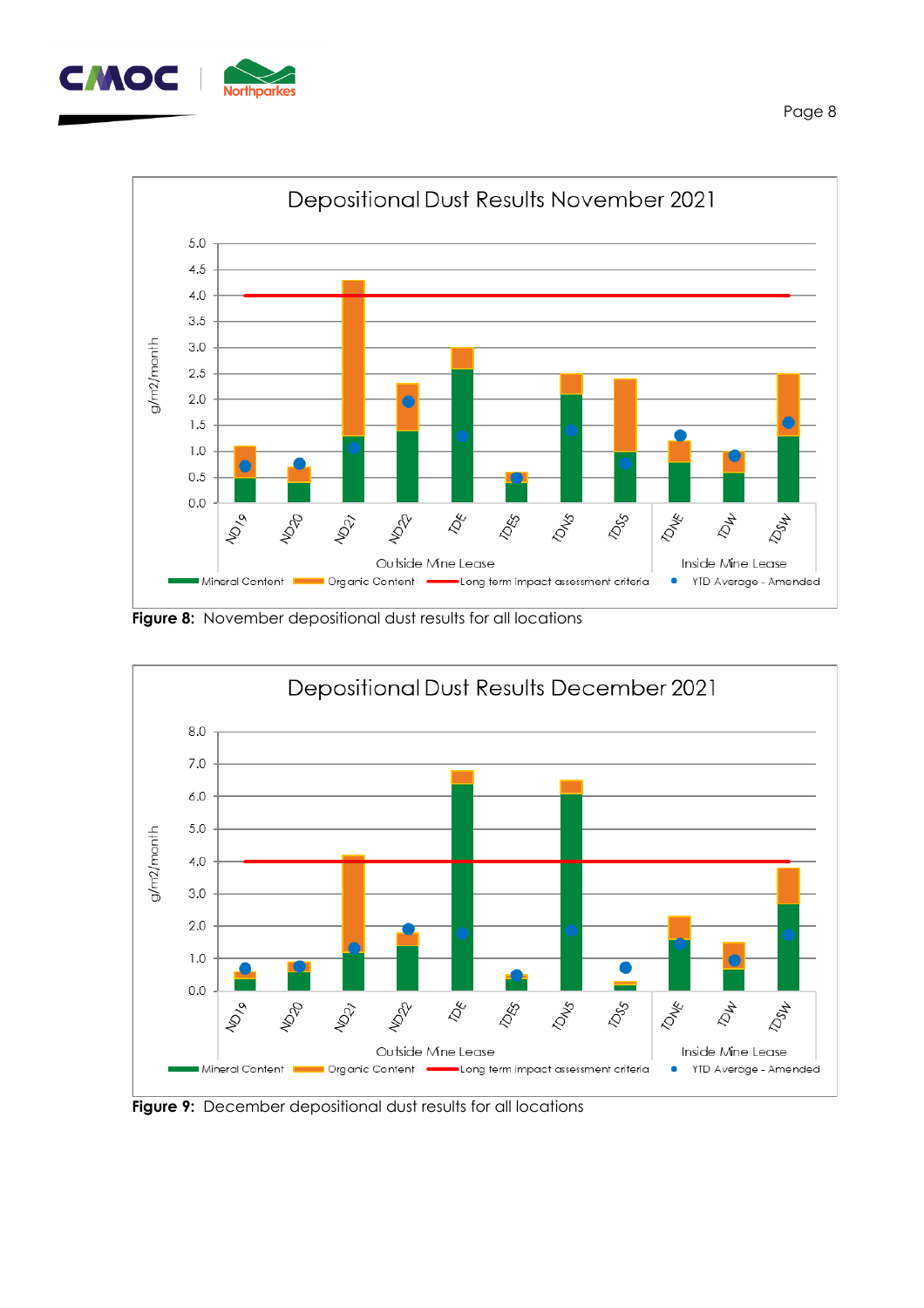

## **3. WATER**

#### **3.1 Overview**

Water management at Northparkes is undertaken in accordance with approved management plans, prepared in accordance with the Consent. All water samples are analysed at an independent National Association of Testing Authorities (NATA) accredited laboratory.

Surface water quality monitoring is undertaken at Northparkes specifically within the three defined water management systems of;

- Clean water management system, which includes farm dams and watercourses;
- Dirty water management system, which includes settlement ponds; and
- Contaminated water management system, which includes all aspects of ore processing, and retention ponds.

The groundwater monitoring program at Northparkes aims to identify any changes to the natural groundwater system as a result of mining operations and ensure compliance with the Consent. It focuses on potential impacts to environmental assets and groundwater users in the area surrounding Northparkes.

Monitoring results are assessed and interpreted utilising historical trend analysis and internal water quality criteria and trigger levels to identify potential changes.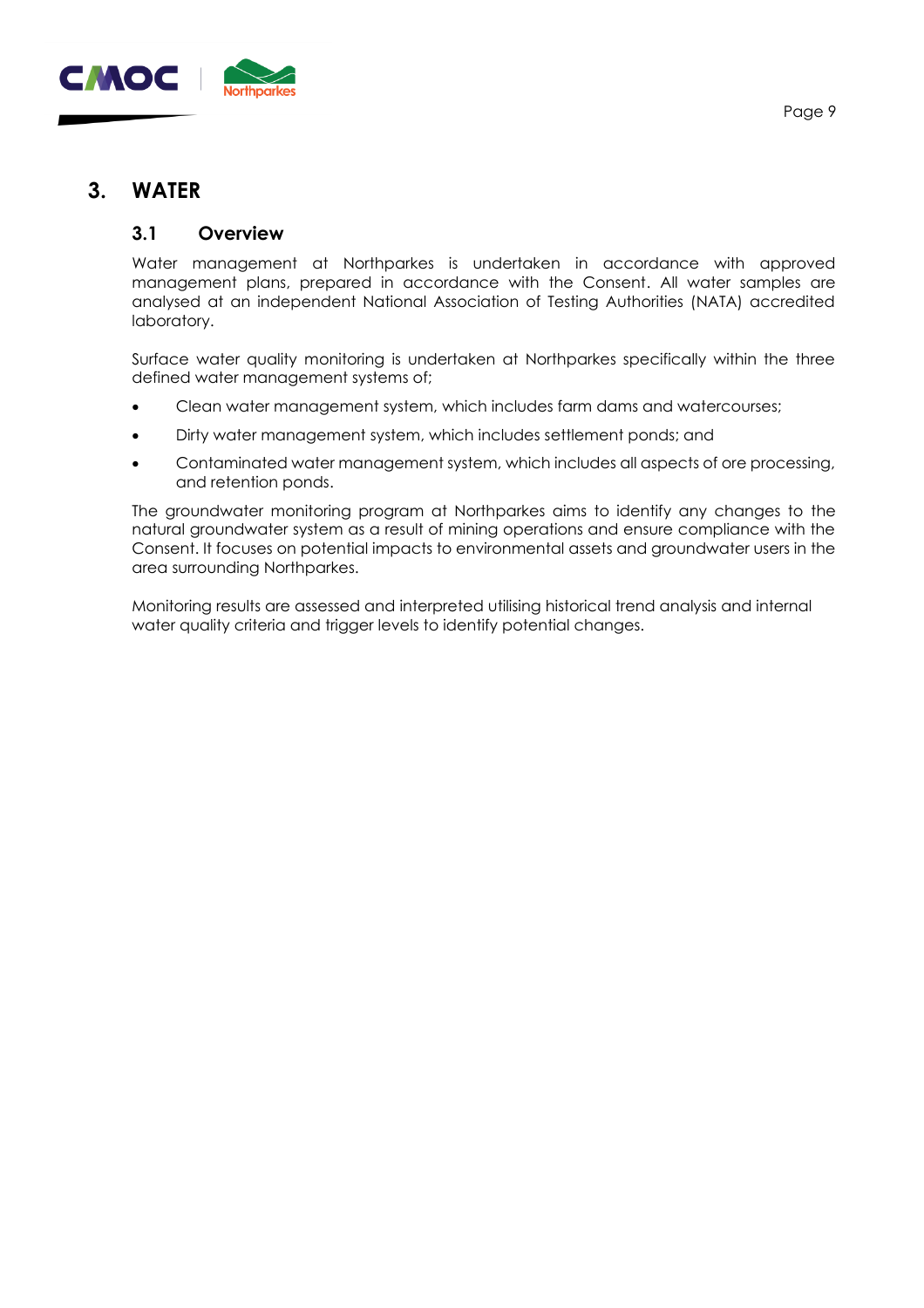

### **3.2 Quarterly Monitoring Analysis**

Water quality monitoring was carried out generally in accordance with the Consent, with no significant changes to the pH, EC or copper concentrations for all locations. A summary of the monitoring results at each location sampled are presented in Tables 1-7 below.

Monitoring of W26, W27, MB16, W14, W22, W23, RP09 and RP28 was not able to be undertaken during the reporting period as a result of a regulatory imposed exclusion area, following concerns with TSF2. The EPA have been regularly consulted on the issue, including the restricted access to the monitoring locations, and have been advised that monitoring will recommence following the removal of the exclusion area.

#### **Table 1: Process Water System**

| Location   | <b>RP01</b> | <b>RP02</b>   | <b>RP03</b> | <b>RP05</b> | <b>RP06</b> | <b>RP07</b> | <b>RP08</b>   | <b>RP09</b> | <b>RP12</b> | <b>RP15</b> | <b>RP19</b> | <b>RP20</b> | <b>RP21</b> |
|------------|-------------|---------------|-------------|-------------|-------------|-------------|---------------|-------------|-------------|-------------|-------------|-------------|-------------|
| рH         | 752.<br>ں   | 8.23          | 8.34        | 8.23        | 8.39        | 8.12        | $7.9^{\circ}$ | No access   | 9.48        |             | 8.26        | 7.92        | 8.14        |
| EC (uS/cm) | 358.6       | 2,364.0       | 2,245.0     | 518.0       | 748.0       | 870.2       | 2,440.0       | No access   | 309.0       | 4,335.0     | 4,188.0     | 993.0       | 2,493.0     |
| Cu (mg/L)  | 0.035       | א הח<br>U.UJJ | 0.041       | 0.014       | 0.01        | 0.011       | 0.033         | No access   | 0.02        | 0.045       | 0.007       | 0.024       | 0.025       |

#### **Table 1 continued:** Process Water System

| Location   | <b>RP23</b> | <b>RP25</b> | <b>RP26</b> | <b>RP27</b> | <b>RP28</b> | <b>RP32</b> | <b>RP33</b> | Caloola | <b>PWD</b> | GT02   |
|------------|-------------|-------------|-------------|-------------|-------------|-------------|-------------|---------|------------|--------|
| рH         | 8.01        | 8.22        | 8.35        |             | no access   | 8.38        | 8.39        | 8.13    | 7.89       | 8.85   |
| EC (uS/cm) | 904.0       | 454.0       | 478.0       | 2.872.0     | no access   | ,356.0      | 278.0       | 3,220.0 | 4,891.0    | ,500.0 |
| Cu (mg/L)  | 0.036       | 0.02        | 0.02        | 0.038       | no access   | 0.037       | 0.019       | 0.017   | 0.038      | 0.037  |

#### **Table 2:** Sediment Ponds

| Location      | SP <sub>0</sub> 3 | SP <sub>10</sub> | SP15 |
|---------------|-------------------|------------------|------|
| рH            | 8.63              | 8.52             | dry  |
| EC (uS/cm)    | 1.513             | 185              | drv  |
| Copper (mg/L) | 0.004             | 0.069            | dry  |

#### **Table 3:** Farm Dams

| Location      | <b>FD04</b> | <b>FD05</b>   | <b>FD06</b>                  | <b>FD07</b> | <b>FD11</b> | <b>FD16</b> | <b>FD25</b> | <b>FD26</b> | <b>FD27</b> |
|---------------|-------------|---------------|------------------------------|-------------|-------------|-------------|-------------|-------------|-------------|
| рH            | 8.62        | 7 07<br>، ک   | 7 <sub>0</sub><br>. <u>.</u> | 8.2         | 8.45        | 7.81        | 8.63        | 7.99        | 7.59        |
| EC (uS/cm)    | 190.0       | 79 57<br>ن. ⁄ | 19.74                        | 188.0       | 244.0       | 87.0        | 272.0       | 316.0       | 295.0       |
| Copper (mg/L) | 0.019       | 0.018         | 0.014                        | 0.02        | 0.062       | 0.01        | 0.008       | 0.017       | 0.011       |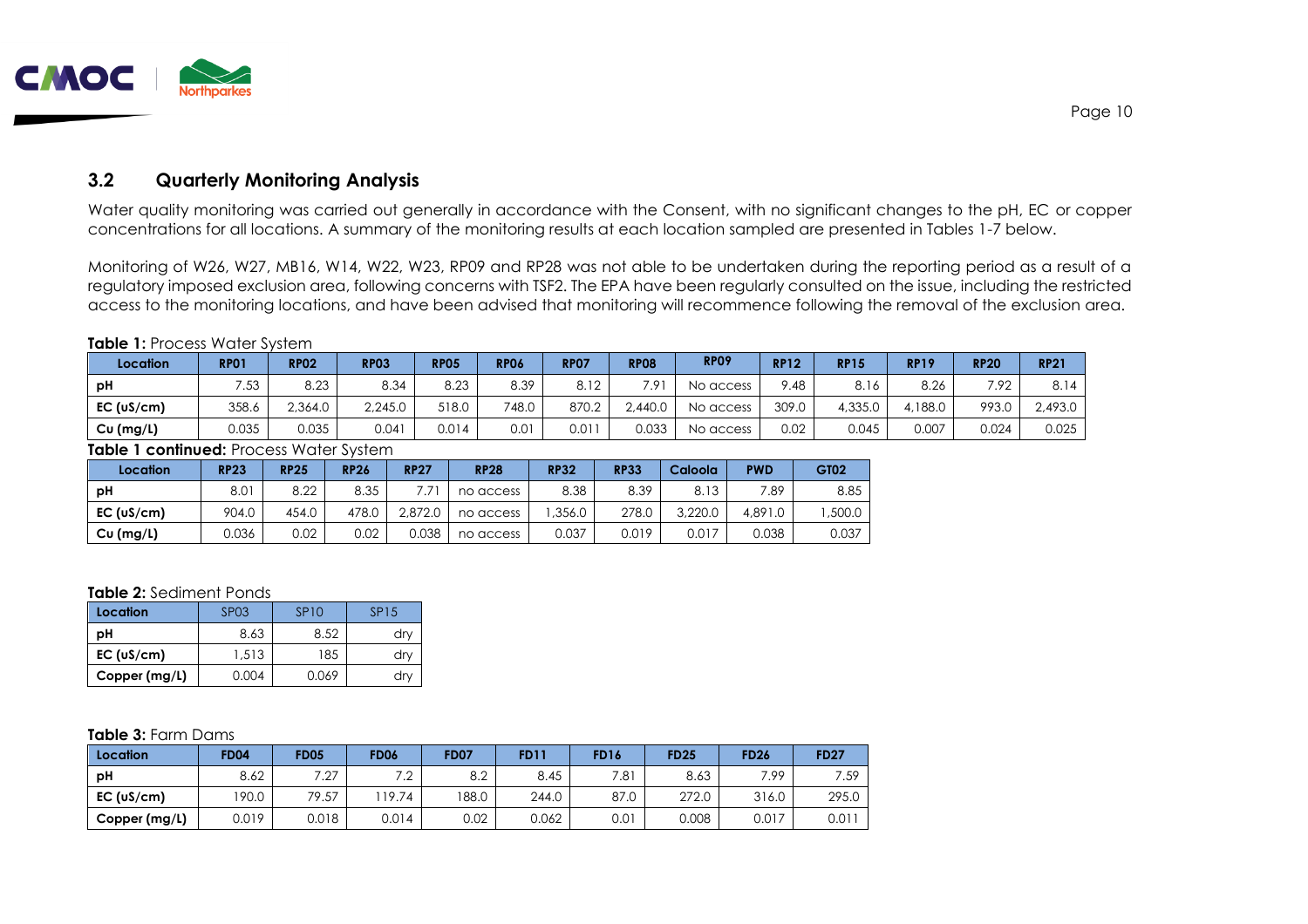

#### **Table 4:** TSF Bores

| Location      | <b>MB01</b> | <b>MB02</b>    | MB03           | <b>MB05</b> | <b>MB06B</b> | <b>W26</b> | <b>W27</b> | <b>W28</b> | W29      | <b>W30</b>  | <b>W31</b> | <b>W32</b> |
|---------------|-------------|----------------|----------------|-------------|--------------|------------|------------|------------|----------|-------------|------------|------------|
| рH            | .15         | 701<br>٠Ž.     | 0. I           | 72<br>0./J  | 7.05         | no access  | no access  | 0.70       | フつち      | 7.05<br>ے ۔ |            |            |
| EC (uS/cm)    | 6,031.0     | <b>7,880.0</b> | 22,256.0       | 24,193.0    | 7.496.0      | no access  | no access  | 16,366.0   | 22,948.0 | 2,588.0     | 702.0      | 2,294.0    |
| Copper (mg/L) | $800.\%$    | 0.004          | 0.000<br>U.UZZ | 0.006       | 0.006        | no access  | no access  | 0.011      | 0.048    | 0.014       | 0.017      | 0.014      |

#### **Table 5:** Opencut Bores

| Location      | <b>MB10</b> | <b>MB13</b> | <b>MB14</b> | <b>MB16</b> | W14       | W19     | <b>W20</b> | W <sub>21</sub> | <b>W22</b> | <b>W23</b> | <b>W24</b> | W <sub>25</sub> |
|---------------|-------------|-------------|-------------|-------------|-----------|---------|------------|-----------------|------------|------------|------------|-----------------|
| рH            | 6.89        | 7.05        | 7.52        | no access   | no access | .61     | 7.08       | 7.01            | no access  | no access  | 7.81       | 7.75            |
| EC (uS/cm)    | 3.710.0     | 23,157.0    | 2.693.0     | no access   | no access | 5,794.0 | 12.051.0   | 20,817.0        | no access  | no access  | 2.219.0    | 2.144.0         |
| Copper (mg/L) | 0.005       | 0.012       | 0.014       | no access   | no access | 0.002   | 0.018      | 0.017           | no access  | no access  | 0.006      | 0.051           |

#### **Table 6:** Underground Bores

| Location      | <b>MB17</b> | <b>MB18</b> | <b>MB19</b> | <b>MB20</b> | P101   | P <sub>102</sub> | P139             | P145  | P149     |
|---------------|-------------|-------------|-------------|-------------|--------|------------------|------------------|-------|----------|
| рH            | .79         | 8.66        | 7.34        | 7.57        | 7.29   | 7.26             | 6.2 <sup>1</sup> | 7.03  | 6.74     |
| EC (uS/cm)    | 892.0       | 9,365.0     | 14.979.0    | 12,391.0    | .008.0 | 27,584.0         | 28,289.0         | 136.0 | 27,245.0 |
| Copper (mg/L) | 0.004       | 0.003       | 0.016       | 0.047       | 0.003  | 0.01             | 0.01             | 0.006 | 0.01     |

#### **Table 7:** Regional Bores

| Location      | Most#1  | Wright  | <b>Far Hilliers</b> | Long<br><b>Paddock</b> |
|---------------|---------|---------|---------------------|------------------------|
| pH            | 7.36    | 6.96    | 7.34                | 8.68                   |
| EC (uS/cm)    | 1.716.5 | 1.127.0 | 631.0               | 736.0                  |
| Copper (mg/L) | 0.011   | 0.007   | 0.004               | 0.008                  |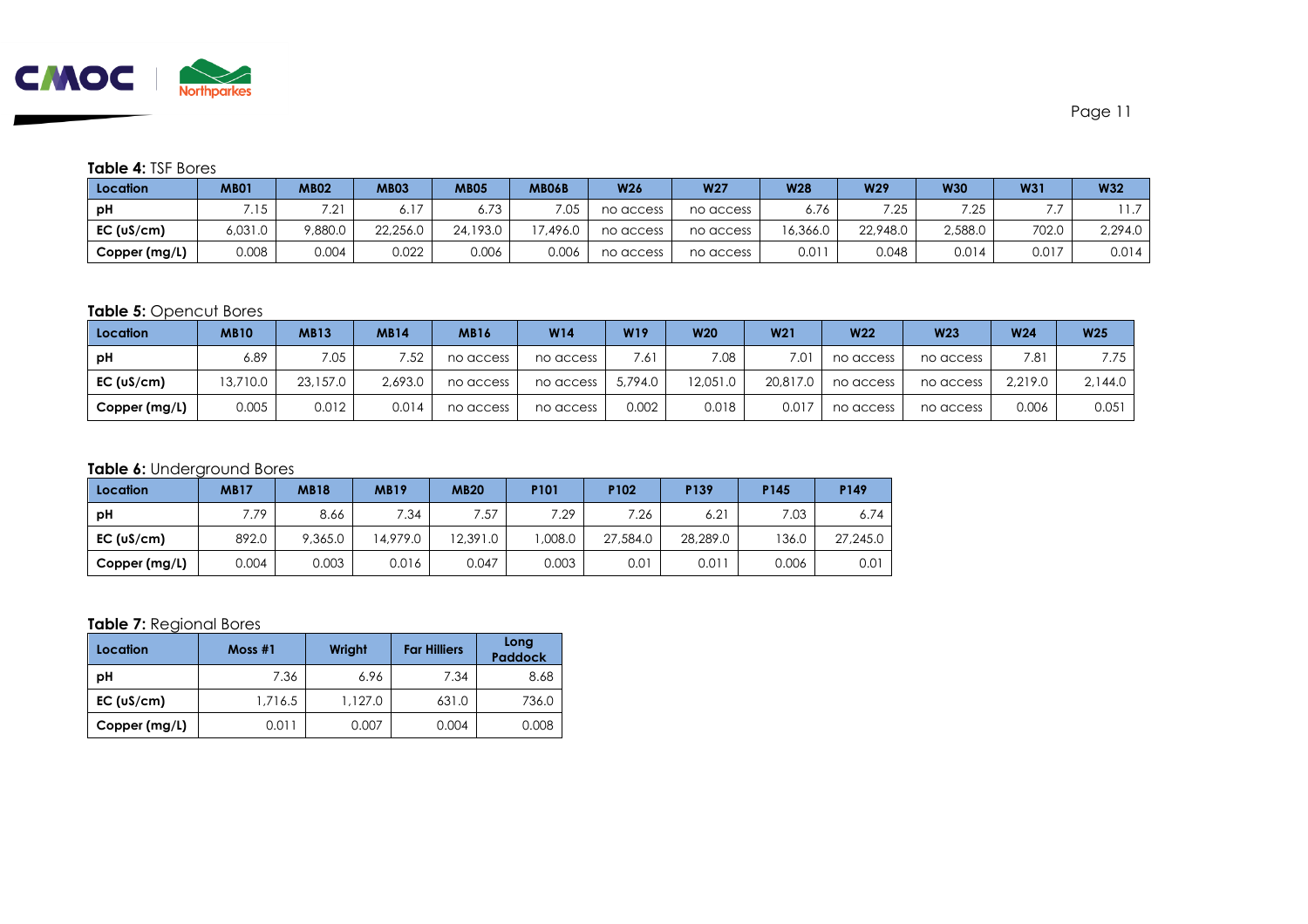

# **4. NOISE**

Operational noise is managed by CMOC in accordance with the approved Noise Management Plan (NMP). The NMP covers all operational activities with the potential to generate noise at Northparkes. It details specific noise management and mitigation measures, outlines monitoring and reporting requirements and provides clear definitions of the roles and responsibilities for noise management.

#### **4.1 Overview**

CMOC undertakes a noise monitoring program that consists of both operator-attended and unattended surveys at the five nearest occupied residences 'Hubberstone', 'Milpose', 'Lone Pine', 'Hillview' and 'Adavale'.

Operator-attended noise measurements and recordings are undertaken outside the mining leases in order to quantify the intrusive noise emissions from construction and of general mine activity as well as the overall level of ambient noise. This noise monitoring was undertaken by an independent and suitably qualified noise professional.

#### **4.2 Quarterly Monitoring Analysis**

Attended noise monitoring was undertaken between Wednesday 8 and Thursday 9 December 2021.

The assessment was completed to quantify site noise emissions against relevant noise criteria pertaining to Northparkes operations in accordance with Conditions 1 to 5 of Schedule 3 of the NSW Development Consent Conditions (DC11\_110060), Northparkes Noise Management Plan (NMP, 2019) and Traffic Management Plan (TMP, 2019).

Road noise monitoring identified that vehicle movements associated with shift change generated levels below the relevant road noise criteria specified in the TMP and NMP.

Attended monitoring has identified that operational emissions generated by NPM comply with relevant noise criteria at all monitoring locations for all assessment periods. Furthermore, project related noise emissions are generally barely audible at monitoring locations. Extraneous non-mining sources such as traffic, insects, wind in trees, birds, aircraft, residential and agricultural noise were audible during the monitoring period. A summary of the monitoring results at each monitoring location are presented in Tables 8-13 below.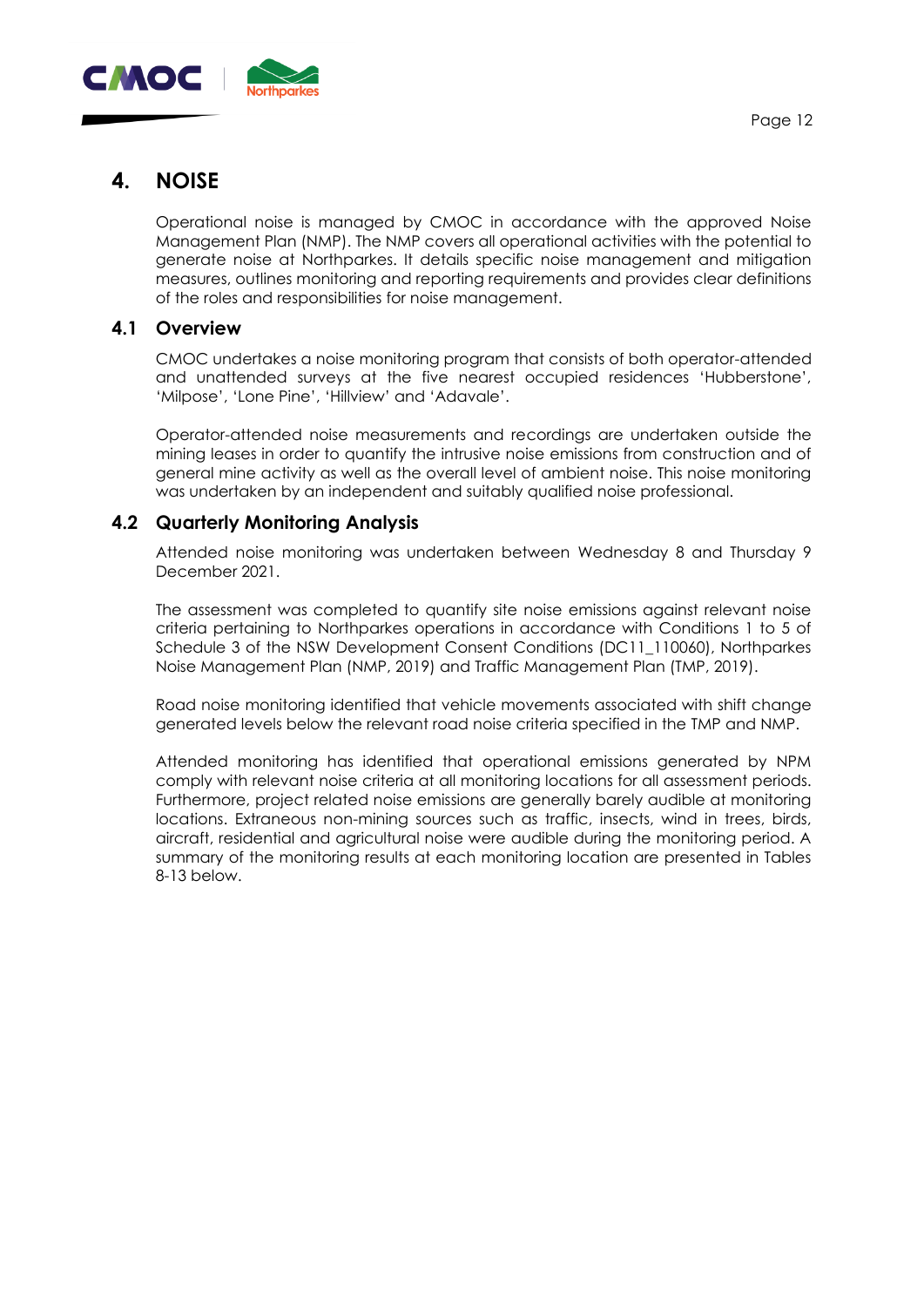

|                 |                               |                                          |      | Table 3 Operator-Attended Noise Survey Results - Location NM1, Hubberstone |                                  |  |                        |                    |  |
|-----------------|-------------------------------|------------------------------------------|------|----------------------------------------------------------------------------|----------------------------------|--|------------------------|--------------------|--|
| Date/Time (hrs) |                               | Noise Descriptor (dBA re 20 µPa)         |      | Meteorology                                                                | Description and SPL, dBA         |  |                        |                    |  |
| Duration 15min  | LAmax                         | LAeg                                     | LA90 |                                                                            |                                  |  |                        |                    |  |
|                 |                               |                                          |      | Day                                                                        |                                  |  |                        |                    |  |
| 16:51           |                               |                                          |      |                                                                            | Wind 26-51                       |  |                        |                    |  |
| 09/12/2021      | 59                            | 40                                       | 33   |                                                                            | Insects 29-41                    |  |                        |                    |  |
|                 |                               |                                          |      | WD: W                                                                      | Traffic 26-58                    |  |                        |                    |  |
| 17:06           | 55                            | 40                                       | 34   |                                                                            |                                  |  | WS: 2.0 <sub>m/s</sub> | <b>Birds 26-59</b> |  |
| 09/12/2021      |                               |                                          |      | Stab Class: C                                                              | Residential Noise 30-51          |  |                        |                    |  |
|                 |                               |                                          |      |                                                                            | NPM Site Processing <30          |  |                        |                    |  |
| 17:21           | 58                            | 45                                       | 36   |                                                                            | (barely audible <50% total       |  |                        |                    |  |
| 09/12/2021      |                               |                                          |      |                                                                            | measurement)                     |  |                        |                    |  |
|                 |                               | Site LAeq(15min) Contribution            |      |                                                                            | $30$                             |  |                        |                    |  |
| Evening         |                               |                                          |      |                                                                            |                                  |  |                        |                    |  |
| 20:10           |                               |                                          |      |                                                                            | Agricultural Noise 35-56         |  |                        |                    |  |
| 09/12/2021      | 55                            | 46                                       | 40   |                                                                            | Insects 33-46                    |  |                        |                    |  |
|                 |                               |                                          |      | WD: NW                                                                     | <b>Birds 30-47</b>               |  |                        |                    |  |
| 20:25           | 67                            | 47                                       | 39   | WS: 0.5m/s                                                                 | Livestock 30-67                  |  |                        |                    |  |
| 09/12/2021      |                               |                                          |      | Stab Class: E                                                              | Traffic 30-53                    |  |                        |                    |  |
|                 |                               |                                          |      |                                                                            | NPM Site Processing <35          |  |                        |                    |  |
| 20:40           | 57                            | 44                                       | 37   |                                                                            | (barely audible <25% total       |  |                        |                    |  |
| 09/12/2021      |                               |                                          |      |                                                                            | measurement)                     |  |                        |                    |  |
|                 |                               | Site LAeq(15min) Contribution            |      |                                                                            | $30$                             |  |                        |                    |  |
|                 |                               |                                          |      | Night                                                                      |                                  |  |                        |                    |  |
| 2:00            |                               |                                          |      |                                                                            | Insects 30-57                    |  |                        |                    |  |
| 09/12/2021      | 65                            | 39                                       | 32   |                                                                            | <b>Birds 35-65</b>               |  |                        |                    |  |
| 2:18            |                               |                                          |      | WD: SW                                                                     | Traffic 27-44                    |  |                        |                    |  |
| 09/12/2021      | 57                            | 37                                       | 33   | WS: 1.0m/s                                                                 | Livestock 28-46                  |  |                        |                    |  |
| 2:33            |                               |                                          |      | Stab Class: D                                                              | NPM Site Processing <27-38       |  |                        |                    |  |
| 09/12/2021      | 46                            | 36                                       | 33   |                                                                            | (audible throughout measurement) |  |                        |                    |  |
|                 | Site LAeq(15min) Contribution |                                          | 30   |                                                                            |                                  |  |                        |                    |  |
|                 |                               | Site LA <sub>1</sub> (1min) Contribution |      |                                                                            | ≤45                              |  |                        |                    |  |

#### **Table 8:** Attended noise monitoring results for Hubberstone

Note: NPM denotes Northparkes Mines.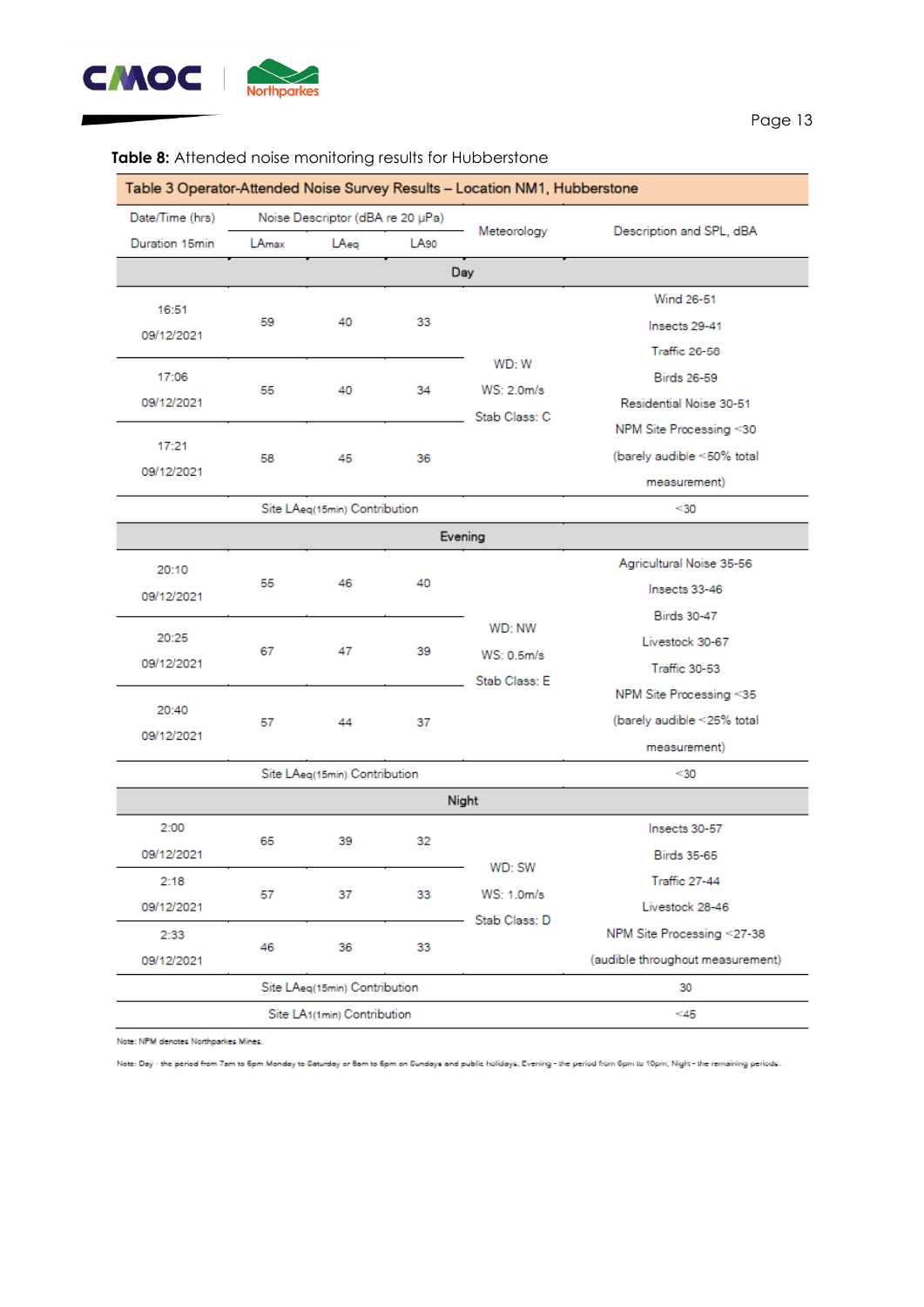

#### Table 4 Operator-Attended Noise Survey Results - Location NM2, Lone Pine Date/Time (hrs) Noise Descriptor (dBA re 20 µPa) Description and SPL, dBA Meteorology LA<sub>90</sub> Duration 15min LAmax LAeg Day 15:54 60 46 36 **Birds 20-57** 09/12/2021 WD: W **Wind 23-48** 16:09 50  $30<sup>2</sup>$ WS: 1.5m/s **Traffic 25-60** 61 09/12/2021 Residential Noise 25-61 Stab Class: C 16:24 NPM Inaudible 59 47 35 09/12/2021 Site LAeg(15min) Contribution  $<sub>30</sub>$ </sub> Evening 19:13 Wind 33-50 58 48 42 09/12/2021 **Birds 30-63** WD: SW Insects 30-44 19:28 63 45 36 WS: 1.5m/s Dogs Barking <30-35 09/12/2021 Stab Class: D Aircraft 35-44 19:43 Traffic 35-69 69 48 36 09/12/2021

#### **Table 9:** Attended noise monitoring results for Lone Pine

NPM Inaudible Site LAeg(15min) Contribution  $<sub>30</sub>$ </sub> Night 01:00 55 45 41 09/12/2021 WD: SW **Wind 31-55** 01:15 57 45 WS: 2.0m/s Insects 35-60 38 09/12/2021 Stab Class: D NPM Inaudible 01:30 60 45 39 09/12/2021 Site LAeq(15min) Contribution  $<sub>35</sub>$ </sub>  $45$ Site LA1(1min) Contribution

Note: NPM denotes Northparkes Mines.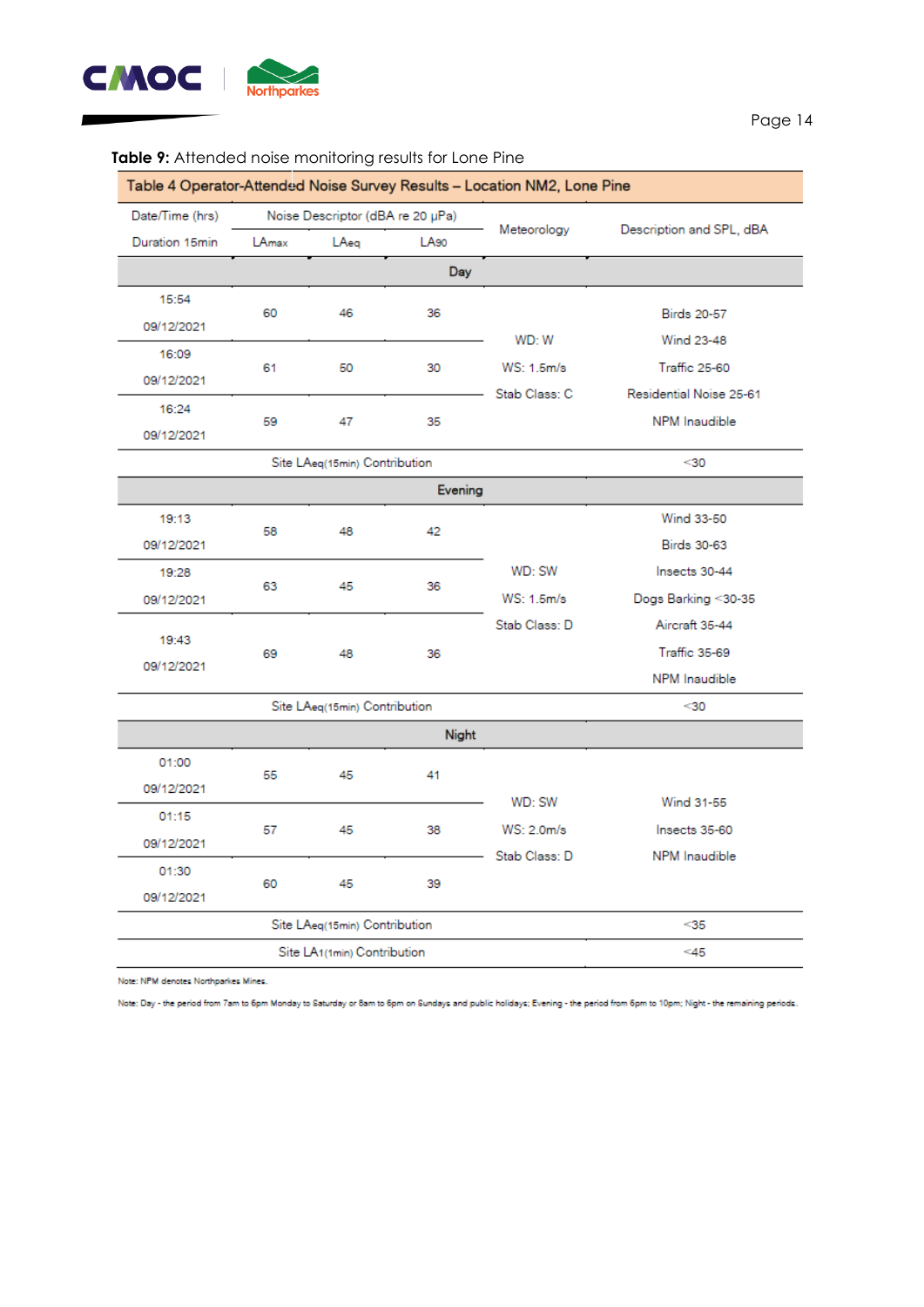

#### Table 5 Operator-Attended Noise Survey Results - Location NM3, Milpose Date/Time (hrs) Noise Descriptor (dBA re 20 µPa) Description and SPL, dBA Meteorology LA<sub>90</sub> Duration 15min LAmax LAeg Day 14:02 58 39 27 **Wind 23-44** 09/12/2021 WD: SW **Birds 20-58** 14:17 69 47 29 WS: 1.5m/s Insects 20-54 09/12/2021 Stab Class: B Residential Noise 30-69 14:32 54 38 30 **NPM** Inaudible 09/12/2021 Site LAeq(15min) Contribution  $<sub>30</sub>$ </sub> ド Evening 20:09 Insects 31-43 52 38 34 08/12/2021 Dogs Barking 28-51 WD: SE **Birds 28-67** 20:24 40 35  $WS: <0.5m/s$ 53 08/12/2021 Residential Noise 30-45 Stab Class: E Aircraft 32-48 20:39 67 43 37 NPM Inaudible 08/12/2021 Site LAeq(15min) Contribution  $<sub>30</sub>$ </sub> Night 23:01 48 38 35 Insects 30-41 08/12/2021 WD: SE Dogs Barking 27-48 23:16  $WS: <0.5m/s$ Aircraft <35 44 38 37 08/12/2021 Stab Class: E **Birds 32-41** 23:31 NPM Inaudible 48 38 36 08/12/2021 Site LAeq(15min) Contribution  $<sub>30</sub>$ </sub> Site LA1(1min) Contribution  $<45$

#### **Table 10:** Attended noise monitoring results for Milpose

Note: NPM denotes Northparkes Mines.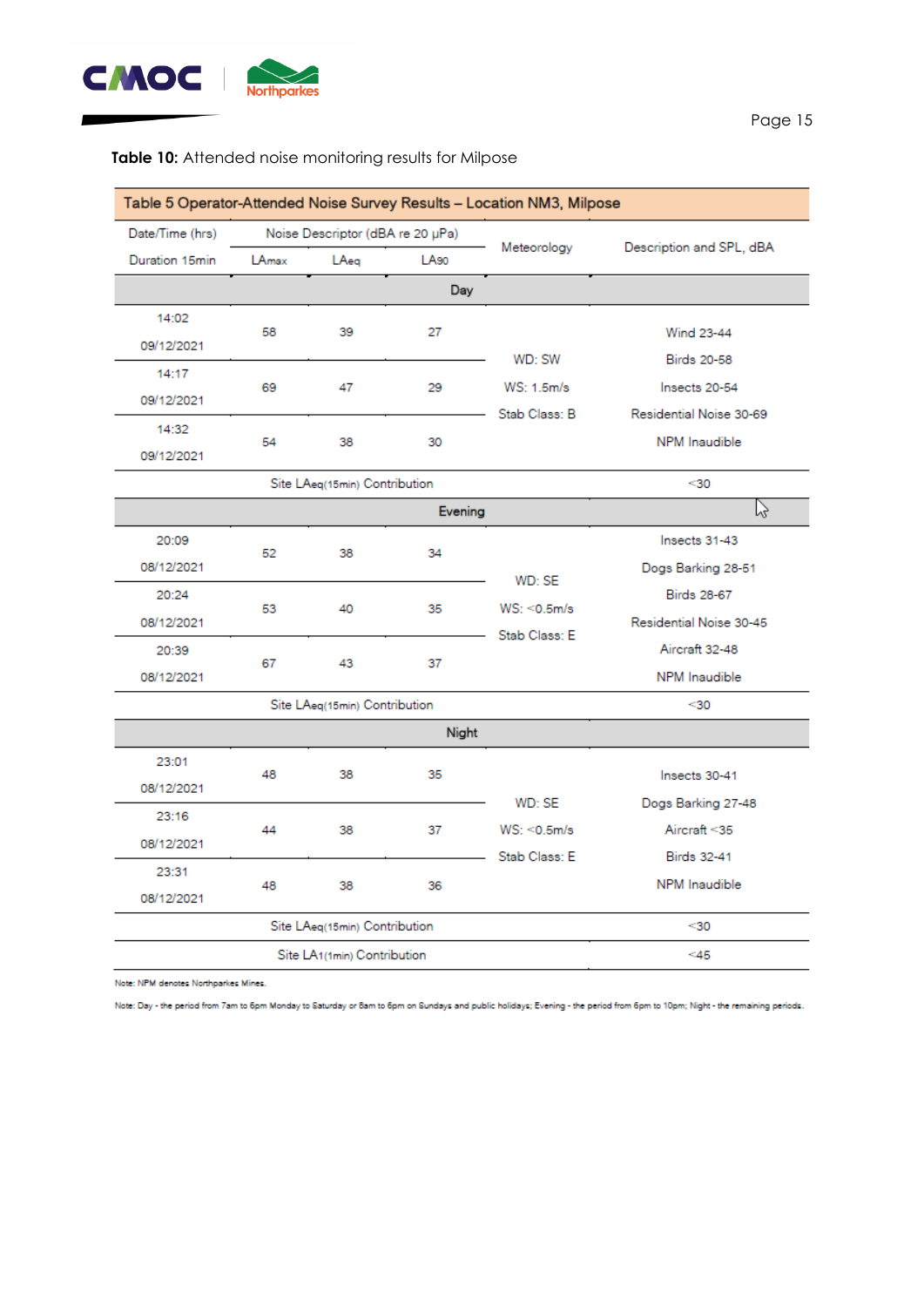

### **Table 3:** Attended noise monitoring results for Hillview

|                 |                               |                                  |                  | Table 6 Operator-Attended Noise Survey Results - Location NM4, Hillview |                                 |
|-----------------|-------------------------------|----------------------------------|------------------|-------------------------------------------------------------------------|---------------------------------|
| Date/Time (hrs) |                               | Noise Descriptor (dBA re 20 µPa) |                  | Meteorology                                                             | Description and SPL, dBA        |
| Duration 15min  | LAmax                         | LAea                             | LA <sub>90</sub> |                                                                         |                                 |
|                 |                               |                                  |                  |                                                                         |                                 |
| 12:50           | 72                            | 45                               | 31               |                                                                         | <b>Wind 27-41</b>               |
| 09/12/2021      |                               |                                  |                  | WD: W                                                                   | <b>Birds 25-46</b>              |
| 13:05           | 61                            | 41                               | 30               | WS: 1.0 <sub>m/s</sub>                                                  | <b>Traffic 25-63</b>            |
| 09/12/2021      |                               |                                  |                  | Stab Class: A                                                           | Aircraft 30-44                  |
| 13:20           | 63                            | 45                               | 31               |                                                                         | Residential Noise 35-72         |
| 09/12/2021      |                               |                                  |                  |                                                                         | NPM Inaudible                   |
|                 |                               | Site LAeg(15min) Contribution    |                  |                                                                         | $30$                            |
|                 |                               |                                  | Evening          |                                                                         |                                 |
| 18:00           | 61                            | 48                               | 41               |                                                                         |                                 |
| 09/12/2021      |                               |                                  |                  | WD: W                                                                   | Wind 36-51                      |
| 18:15           | 65                            | 51                               | 39               | WS: 2.0m/s                                                              | <b>Traffic 33-66</b>            |
| 09/12/2021      |                               |                                  |                  | Stab Class: D                                                           | <b>Birds 33-54</b>              |
| 18:30           | 66                            | 49                               | 41               |                                                                         | <b>NPM</b> Inaudible            |
| 09/12/2021      |                               |                                  |                  |                                                                         |                                 |
|                 |                               | Site LAeq(15min) Contribution    |                  |                                                                         | $35$                            |
|                 |                               |                                  | Night            |                                                                         |                                 |
| 23:58           | 66                            | 44                               | 28               |                                                                         | Insects 26-54                   |
| 08/12/2021      |                               |                                  |                  | WD:S                                                                    | Wind 23-58                      |
| 0:13            | 56                            | 43                               | 31               | WS: 1.5m/s                                                              | Traffic 30-69                   |
| 09/12/2021      |                               |                                  |                  | Stab Class: E                                                           | NPM Hum <25                     |
| 0:28            |                               |                                  |                  |                                                                         | (barely audible 50% measurement |
| 09/12/2021      | 69<br>49<br>43                |                                  |                  |                                                                         | first 2 periods only)           |
|                 | Site LAeq(15min) Contribution | $30$                             |                  |                                                                         |                                 |
|                 | Site LA1(1min) Contribution   | $<$ 40                           |                  |                                                                         |                                 |

Note: NPM denotes Northparkes Mines.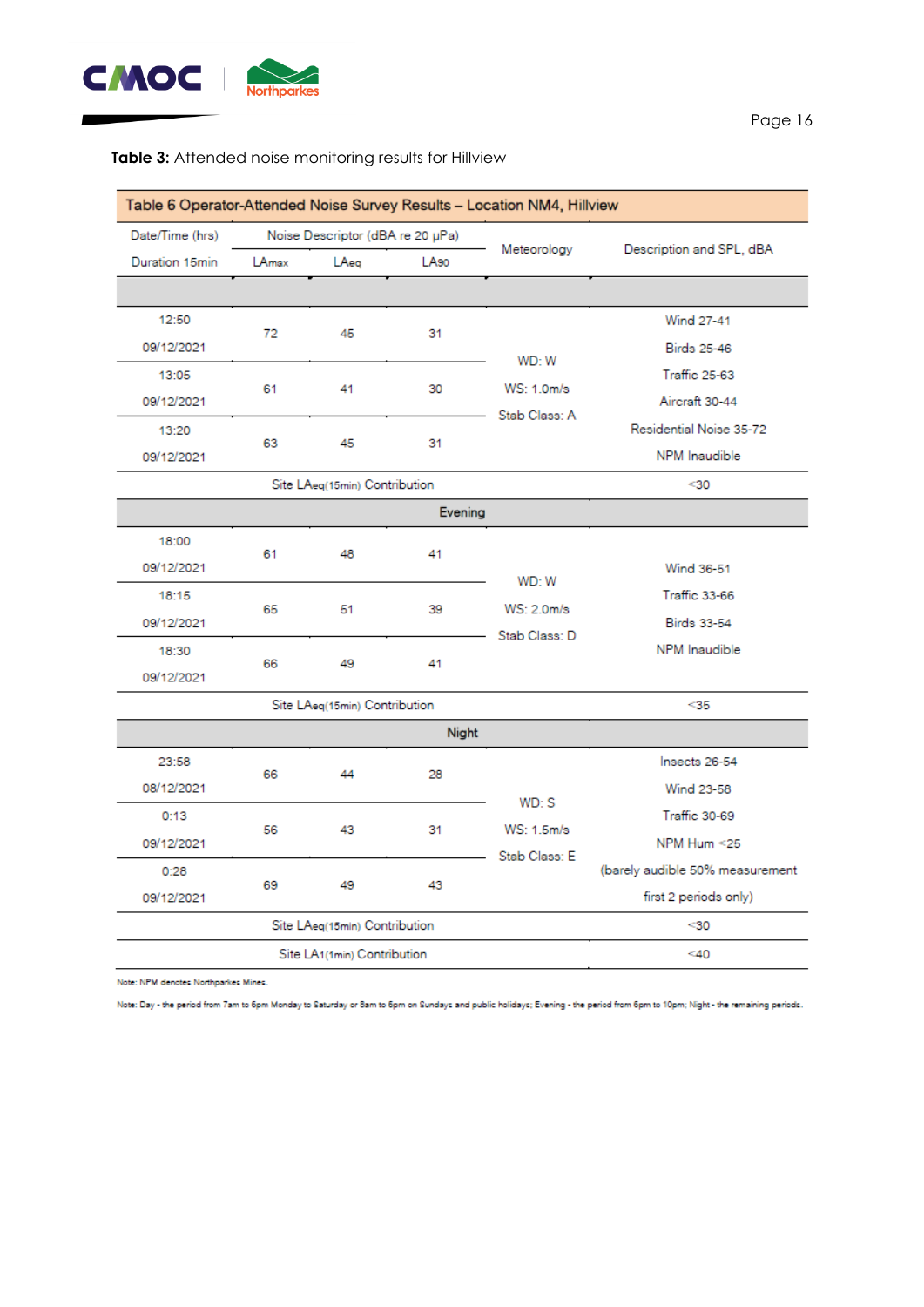

| Table 7 Operator-Attended Noise Survey Results - Location NM5, Adavale |                                          |                                  |      |                                        |                                                                           |  |  |  |
|------------------------------------------------------------------------|------------------------------------------|----------------------------------|------|----------------------------------------|---------------------------------------------------------------------------|--|--|--|
| Date/Time (hrs)                                                        |                                          | Noise Descriptor (dBA re 20 µPa) |      |                                        | Description and SPL, dBA                                                  |  |  |  |
| Duration 15min                                                         | LAmax                                    | LAeg                             | LA90 | Meteorology                            |                                                                           |  |  |  |
| Day                                                                    |                                          |                                  |      |                                        |                                                                           |  |  |  |
| 14:59<br>09/12/2021                                                    | 57                                       | 39                               | 27   | WD: SW<br>WS: 2.0m/s<br>Stab Class: B  | Wind 25-48<br>Insects 22-36<br><b>Birds 22-57</b><br><b>NPM</b> Inaudible |  |  |  |
| 15:14<br>09/12/2021                                                    | 50                                       | 39                               | 29   |                                        |                                                                           |  |  |  |
| 15:29<br>09/12/2021                                                    | 52                                       | 39                               | 30   |                                        |                                                                           |  |  |  |
|                                                                        | Site LAeq(15min) Contribution            |                                  | $30$ |                                        |                                                                           |  |  |  |
| Evening                                                                |                                          |                                  |      |                                        |                                                                           |  |  |  |
| 21:08<br>08/12/2021                                                    | 49                                       | 38                               | 35   | $WD:$ S                                | Wind 30-43<br>Insects 33-48<br><b>Birds 30-49</b><br><b>NPM</b> Inaudible |  |  |  |
| 21:23<br>08/12/2021                                                    | 42                                       | 37                               | 35   | WS: 1.0m/s<br>Stab Class: D            |                                                                           |  |  |  |
| 21:38<br>08/12/2021                                                    | 43                                       | 36                               | 34   |                                        |                                                                           |  |  |  |
|                                                                        | Site LAeq(15min) Contribution            | $30$                             |      |                                        |                                                                           |  |  |  |
| Night                                                                  |                                          |                                  |      |                                        |                                                                           |  |  |  |
| 22:00<br>08/12/2021                                                    | 49                                       | 36                               | 33   |                                        | Wind 25-41                                                                |  |  |  |
| 22:15<br>08/12/2021                                                    | 48                                       | 33                               | 30   | $WD:$ S<br>WS: 1.0m/s<br>Stab Class: E | Insects 25-36<br>MAC Operator 46-49                                       |  |  |  |
| 22:30<br>08/12/2021                                                    | 46                                       | 29                               | 27   |                                        | NPM Inaudible                                                             |  |  |  |
|                                                                        | Site LAeq(15min) Contribution            | $30$                             |      |                                        |                                                                           |  |  |  |
|                                                                        | Site LA <sub>1</sub> (1min) Contribution | $<$ 40                           |      |                                        |                                                                           |  |  |  |

#### **Table 4:** Attended noise monitoring results for Adavale

Note: NPM denotes Northparkes Mines.